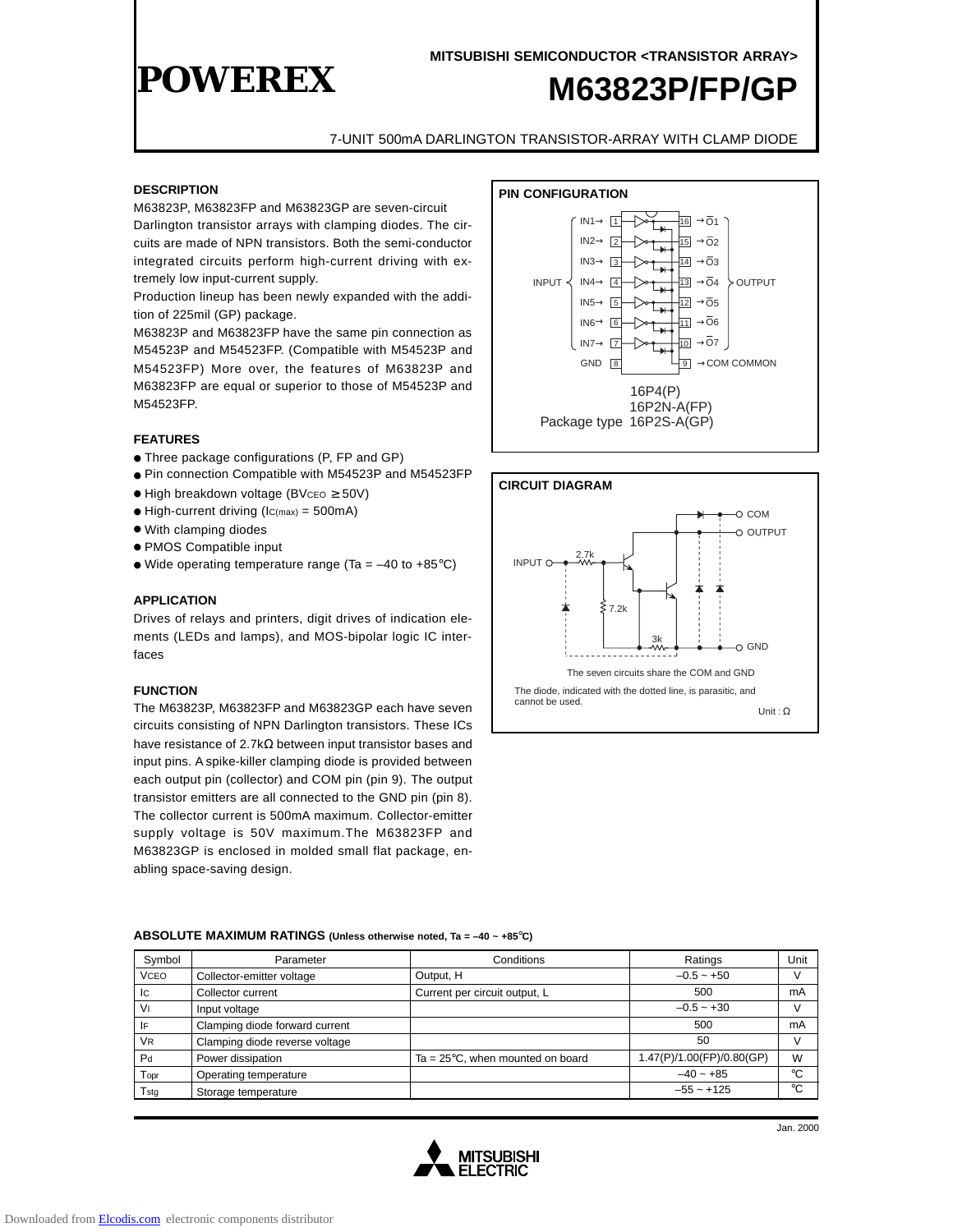

### 7-UNIT 500mA DARLINGTON TRANSISTOR-ARRAY WITH CLAMP DIODE

#### **RECOMMENDED OPERATING CONDITIONS (Unless otherwise noted, Ta = –40 ~ +85**°**C)**

|                       | Parameter                                                                                              |                                                                                     |          |     |     |        |
|-----------------------|--------------------------------------------------------------------------------------------------------|-------------------------------------------------------------------------------------|----------|-----|-----|--------|
| Symbol                |                                                                                                        |                                                                                     | min      | typ | max | Unit   |
| Vo                    | Output voltage                                                                                         |                                                                                     | 0        |     | 50  | $\vee$ |
| l Ic                  | Collector current<br>(Current per 1 cir-<br>cuit when 7 circuits<br>are coming on si-<br>multaneously) | Duty Cycle<br>P : no more than 8%<br>FP : no more than 5%<br>GP : no more than 4%   | $\Omega$ |     | 400 | mA     |
|                       |                                                                                                        | Duty Cycle<br>P: no more than 30%<br>FP : no more than 20%<br>GP : no more than 15% | $\Omega$ |     | 200 |        |
| <b>V<sub>IH</sub></b> | "H" input voltage                                                                                      | lc < 400mA                                                                          | 3.85     |     | 25  |        |
|                       |                                                                                                        | $\text{IC} \leq 200 \text{mA}$                                                      | 3.4      |     | 25  |        |
| <b>VIL</b>            | "L" input voltage                                                                                      |                                                                                     | $\Omega$ |     | 0.6 | V      |

#### **ELECTRICAL CHARACTERISTICS (Unless otherwise noted, Ta = 25**°**C)**

| Symbol     | Parameter                            | <b>Test conditions</b>       | Limits |      |     | Unit   |
|------------|--------------------------------------|------------------------------|--------|------|-----|--------|
|            |                                      |                              | min    | typ  | max |        |
| V (BR) CEO | Collector-emitter breakdown voltage  | $ICEO = 100uA$               | 50     |      |     | $\vee$ |
|            | Collector-emitter saturation voltage | $I = 500 \mu A$ , Ic = 350mA |        | 1.2  | 1.6 |        |
| VCE(sat)   |                                      | $I = 350 \mu A$ , Ic = 200mA |        | 1.0  | 1.3 | V      |
|            |                                      | $I = 250 \mu A$ , Ic = 100mA |        | 0.9  | 1.1 |        |
| -li        | Input current                        | $V = 3.85V$                  |        | 0.9  | 1.4 | mA     |
| <b>VF</b>  | Clamping diode forward volltage      | $IF = 350mA$                 |        | 1.4  | 2.0 | V      |
| IR         | Clamping diode reverse current       | $VR = 50V$                   |        |      | 100 | μA     |
| hFE        | DC amplification factor              | $VCE = 4V$ . IC = 350mA      | 1000   | 2000 |     |        |

#### **SWITCHING CHARACTERISTICS (Unless otherwise noted, Ta = 25**°**C)**

| Symbol | Parameter     | Test conditions      | Limits |     |     | Unit |
|--------|---------------|----------------------|--------|-----|-----|------|
|        |               |                      | min    | tvo | max |      |
| ton    | Turn-on time  |                      |        | 15  |     | ns   |
| toff   | Turn-off time | $CL = 15pF$ (note 1) |        | 350 |     | ns   |

### **NOTE 1 TEST CIRCUIT TIMING DIAGRAM**



(1)Pulse generator (PG) characteristics : PRR=1kHz, tw =  $10\mu s$ , tr = 6ns, tf = 6ns, Zo =  $50\Omega$  $VP = 3.85VP-P$ 

(2)Input-output conditions : RL = 25Ω, Vo = 10V (3)Electrostatic capacity CL includes floating capacitance

at connections and input capacitance at probes



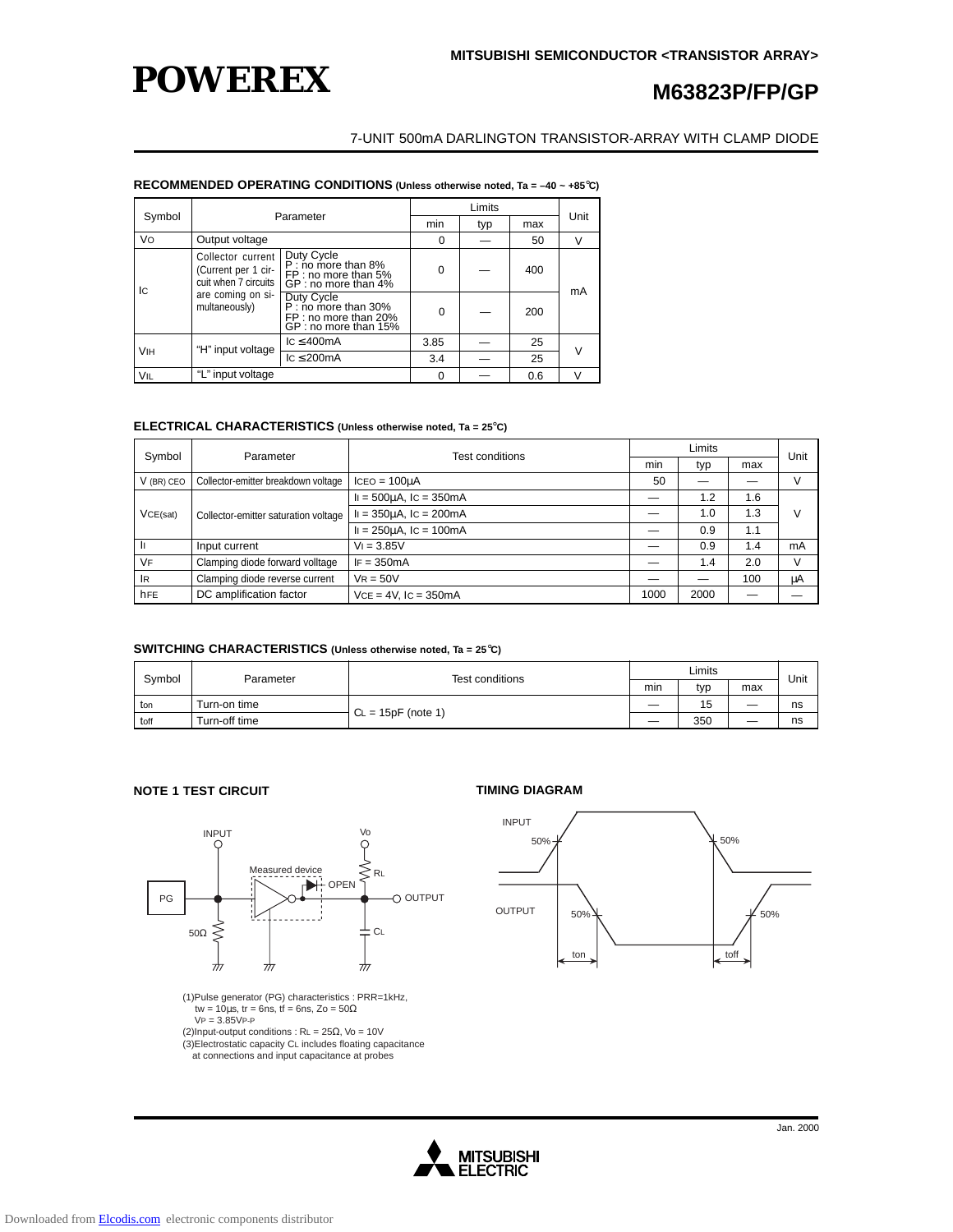

#### 7-UNIT 500mA DARLINGTON TRANSISTOR-ARRAY WITH CLAMP DIODE

#### **TYPICAL CHARACTERISTICS**



Duty cycle (%)









Duty cycle (%)